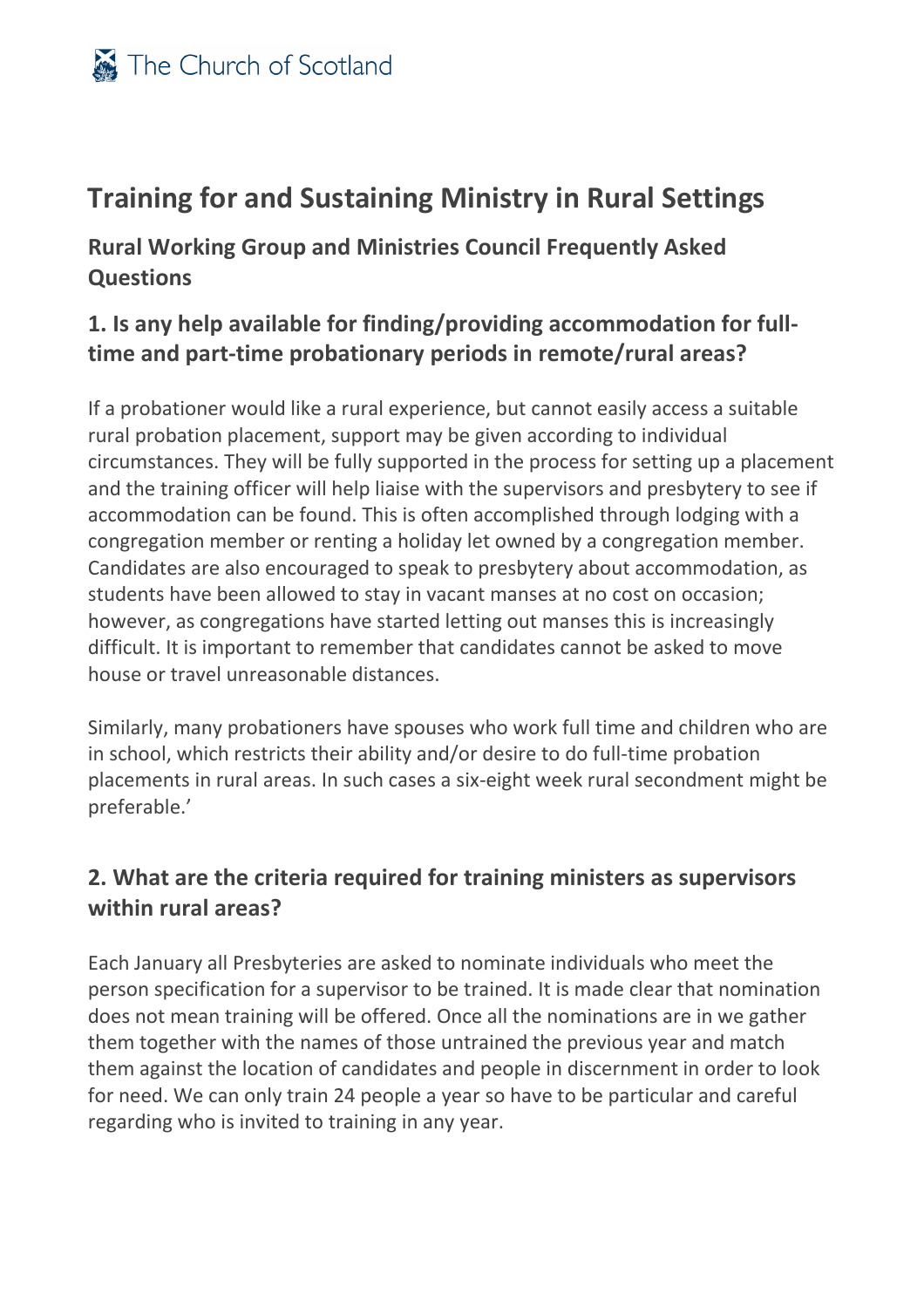"I had past experience supervising a series of enquirers and two probationers in my previous central belt charge and was keen to carry on with training work in my new more rural location. In the last three years I have had two readers in training on their second placements, both of whom are now making a real difference to the work of the church in this area. Training opportunities may vary from time to time, but it's really important that we train people in rural areas as well as urban ones."

#### **- Rev Richard Baxter, Kilmonivaig, Lochaber**

### **3. Are rural placements offered to candidates-in-training—either full placements or the summer placements?**

The learning, development and spiritual formation needs of each individual are the first priority when looking at setting up placements. We aim to ensure all candidates have a breadth of experience, while being realistic regarding their ability to access different placement settings, family commitments and the ongoing discernment of their call. If a candidate is sensing a call to rural or island ministry, we put in additional support to try and make a rural placement possible. Often these individuals will take part in the summer work experience programme, which is offered to all students to encourage rural ministry experience. Each summer presbyteries are contacted to ask if they have any work experience opportunities in a vacant charge, which are then advertised to students. Presbyteries are expected to provide accommodation while the Ministries Council pays for transport to the charge, pays the candidate £200 per week and covers the return travel from the charge. This is unsupervised and has proved to be an excellent experience for those discerning a possible call to rural or island ministry.

"During the summer of 2012, I was locum to the vacant linked charge of Clyne linked with Kildonan and Loth Helmsdale, in Sutherland. I stayed in the manse in Brora, which the congregations had partially furnished for my arrival, including beds in two of the spare rooms, so I could have friends and family visit. I had a glimpse into the reality of living in a manse and being embedded in a rural community. I enjoyed the freedom and responsibility of leading the two congregations in worship and ministering to their pastoral needs in a very different context to that I had experience elsewhere in my training. I also got to know the community well and they got to know me. The experience of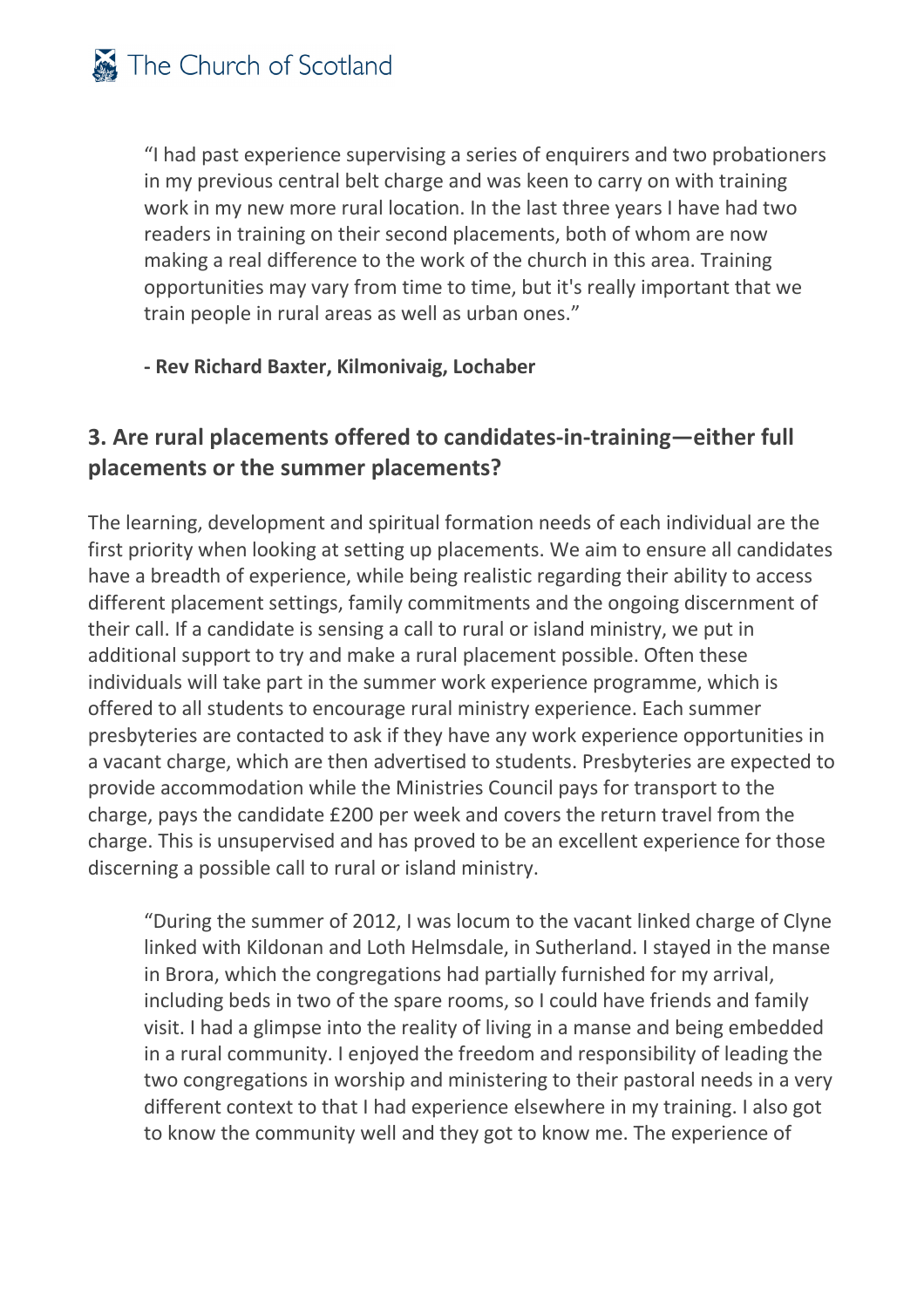

living and working in a rural charge led me to a sense that God was calling me to rural ministry, which is where I have been called."

**- Rev Susan Cord, Killearnan with Knockbain, Ross**

#### **4. I live in a remote/rural area and am considering a call to ministry training. What extra challenges should I bear in mind?**

Main challenges include access to a wide range of placements, travel expenses and access to studies. We are currently developing off-site supervision which will enable access to a wider range of placement experiences. Candidates on a rural placement can claim for extra support for travel expenses to take the greater distances travelled into account. If a candidate lives over 1 ½ hours from a recognised academic provider they can gain permission to study via distance learning at Highland Theological College — UHI or Aberdeen.

"Studying at Highland Theological College enabled me to stay in my local area, maintaining my job and my involvement in my local church during my degree. It took time to get used to joining classes via videoconference (VC) but the lecturers and students were very good about including those of us in "VC land". I was able to attend lectures in real time, interacting with lecturers and participating in class discussions. Classes were recorded so I could catch up if I missed a class for any reason. It can be a challenge to study from a distance but the support staff at HTC were excellent about providing resources and answering questions. I and my fellow VC students talked during breaks and kept in touch by email. Regular conference days were great opportunities to meet each other in person, and I could attend classes on campus whenever I was in Dingwall. HTC staff and students have continued to be key supporters and friends since I graduated in 2015."

**- Heather Major, PhD student researching rural mission and ministry**

### **5. What provision is made in the training of new Ministers, OLMs and Deacons for the specific and definitive needs of Rural Ministry?**

We train people for ministry in such a way that they are prepared for any 'type' of ministry they may be called to by God. Aspects of rural ministry, as all other ministries, are woven into training, which is now taking the form of action set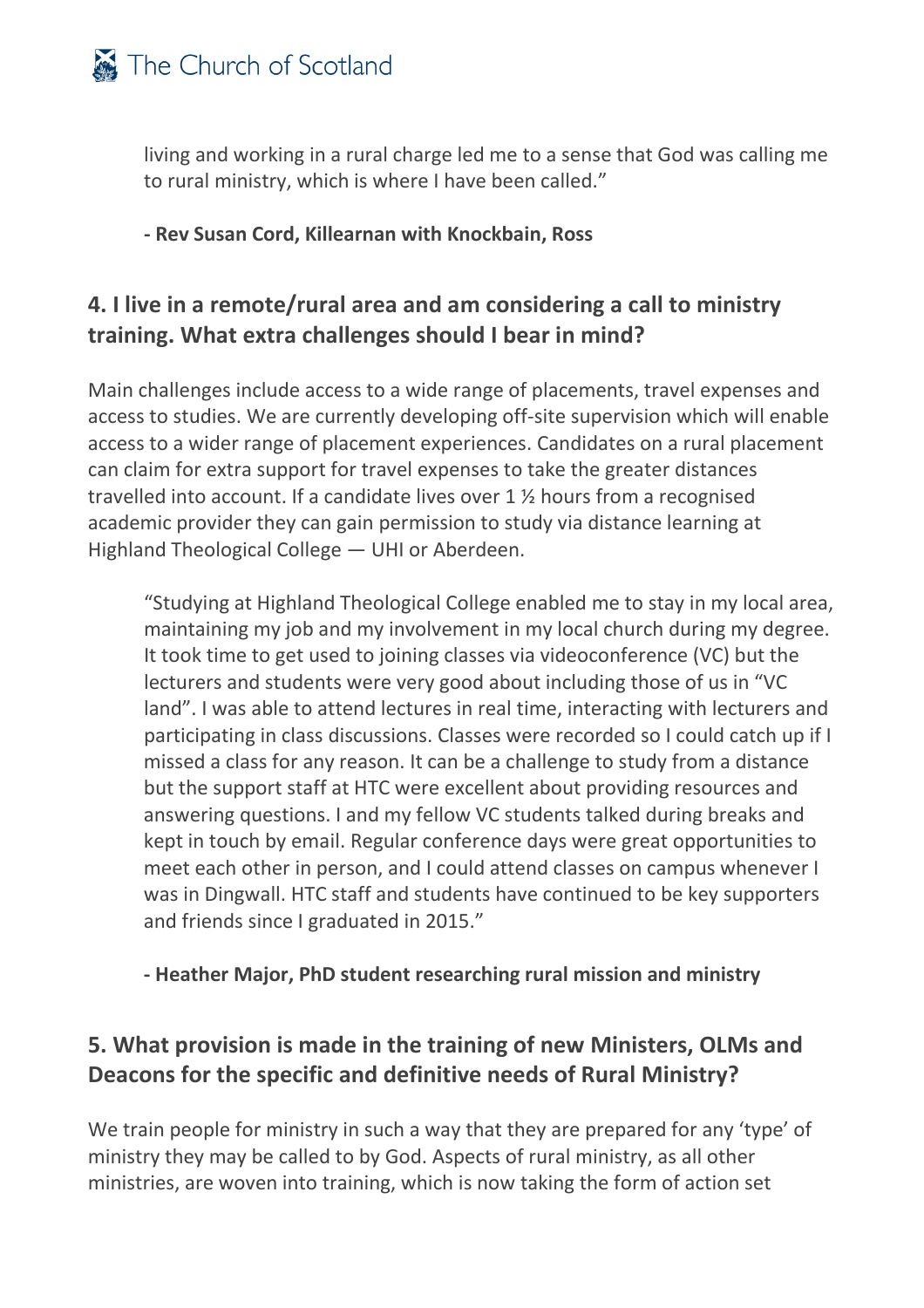

learning and facilitated discussion. As training is developed, individuals in rural ministries are instrumental in creating a robust programme, which prepares candidates for ministry. If an individual expresses an interest or sense of call to rural ministry then support is put in place for them to gain experience of this before the completion of their training.

"In my training for fulltime ministry in word and sacrament, I worked and lived in a rural area, so placements were in a rural setting. I was not given any specific training in terms of rural ministry and what it entailed through the conference programme, apart from a session from a minister in a rural charge who spoke about how quiet and that there wasn't a lot to do in them! When I was ordained and inducted to my rural charge, I soon discovered that I was required to be 'a trustee' of two village halls - no one ever warned me about these types of anomalies in rural parishes. There was also another trust to which the Parish Minister was connected to so, in my rural charge, there is a lot to do and it is certainly not a quiet life!"

**- Rev Sheila W Moir, the Parish Churches of Maxton & Mertoun linked with Newtown linked with St Boswells**

#### **6. Is there a facility for candidates who wish to train for ministry from a rural area to be remotely supervised at any point during their training?**

This is currently under development.

### **7. What can congregations do to help, support and retain ministers in rural charges?**

Congregations can actively support and encourage their ministers to access the support services offered by Ascend e.g. Ministerial Development Conversations, pastoral supervision and the conferences for ministers in the first five years of ministry.

"It was helpful to discuss my parish context with someone who was distant and didn't know my circumstances. This enabled me to take a fresh look at what I was doing, and how God been leading me, and how He might want me to continue into the future. It was good to consider the initial questions beforehand, and to discuss my answers with the MDC facilitator. It was good